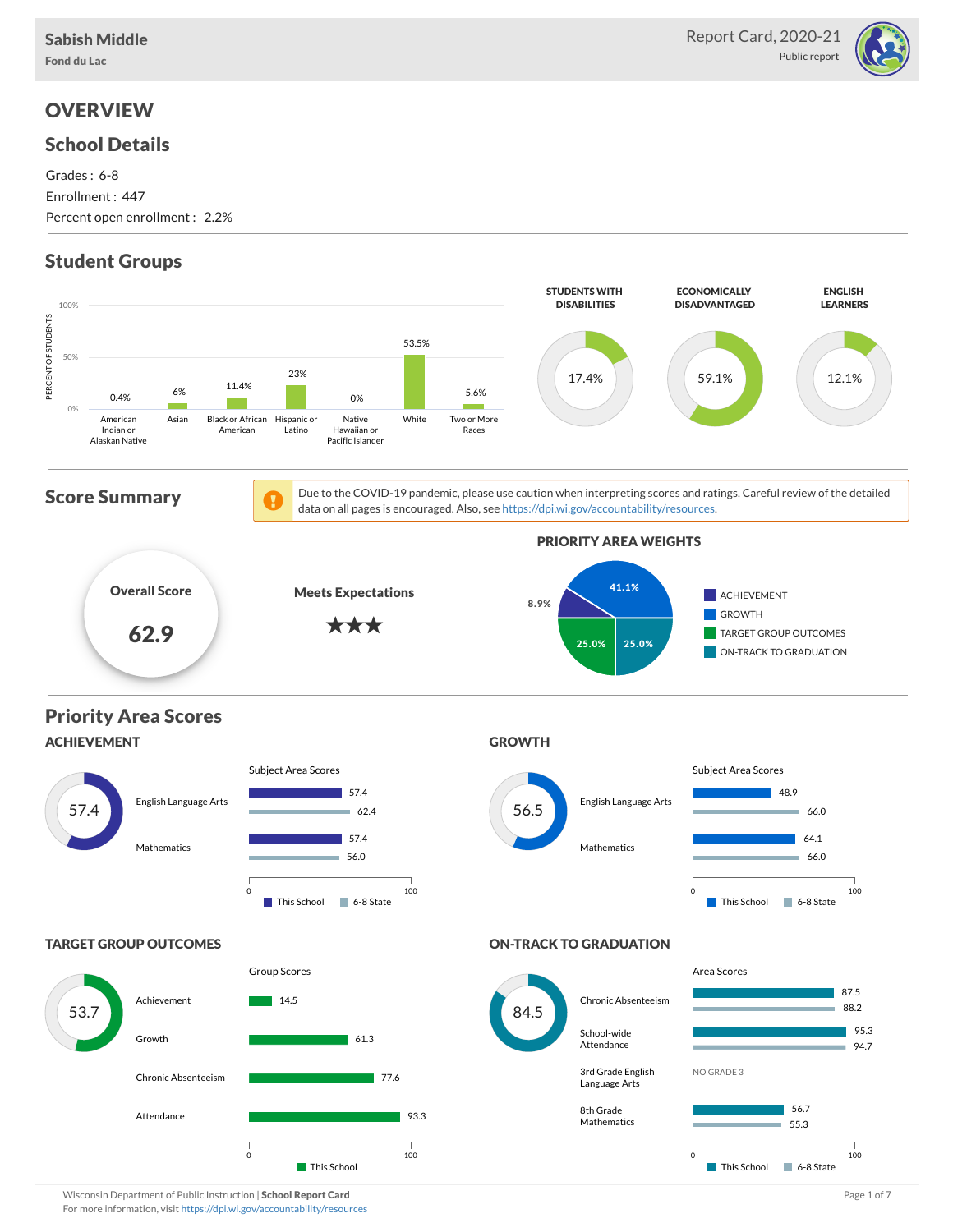

# ACHIEVEMENT

This priority area summarizes how this school's students performed on state assessments using a points-based proficiency system that gives partial credit for Basic test performance and extra credit for Advanced performance. The score is a multi-year average of English language arts and mathematics subscores.

## Priority Area Score



## Student Group Achievement, 2020-21 (for information only)

Group size is given in parentheses. Groups with fewer than 20 students are not displayed.

#### ENGLISH LANGUAGE ARTS

|                                   |       |      |      | Point change from<br>prior year |
|-----------------------------------|-------|------|------|---------------------------------|
| Asian                             | (25)  |      | 60.0 | $-21.3$                         |
| <b>Black or African American</b>  | (39)  | 14.1 |      | $-11.6$                         |
| Hispanic or Latino                | (86)  | 38.4 |      | $-15.7$                         |
| White                             | (218) |      | 59.6 | $-4.7$                          |
| Two or More Races                 | (24)  | 39.6 |      |                                 |
| Economically<br>Disadvantaged     | (221) | 33.5 |      | $-13.8$                         |
| English Learners                  | (76)  | 32.2 |      | $-26.1$                         |
| <b>Students with Disabilities</b> | (65)  | 23.8 |      | $-4.5$                          |
|                                   |       |      |      |                                 |

#### Asian  $(25)$   $31.3$ Black or African American  $_{(39)}$   $\blacksquare$  11.5 Hispanic or Latino (89) -22.8 29.2 White  $(215)$   $47.4$ Two or More Races (24) Economically Disadvantaged  $(222)$   $27.5$   $\rightarrow$  -20.5 English Learners (79)  $\boxed{27.2}$   $\boxed{\ }$  -31.1 Students with Disabilities (63) -5.9 52.0 60.2 41.7  $\overline{\phantom{0}}$  27.2  $16.7$ 0 100 Point change from prior year

## Performance Levels by Year

These graphs show school-wide percentages and group sizes of students performing at each level.

0 100

#### ENGLISH LANGUAGE ARTS



#### **MATHEMATICS**

**MATHEMATICS** 



Wisconsin Department of Public Instruction | School Report Card Page 2 of 7 and 2008 and 2009 and 2 of 7 and 2 of 7

For more information, visit <https://dpi.wi.gov/accountability/resources>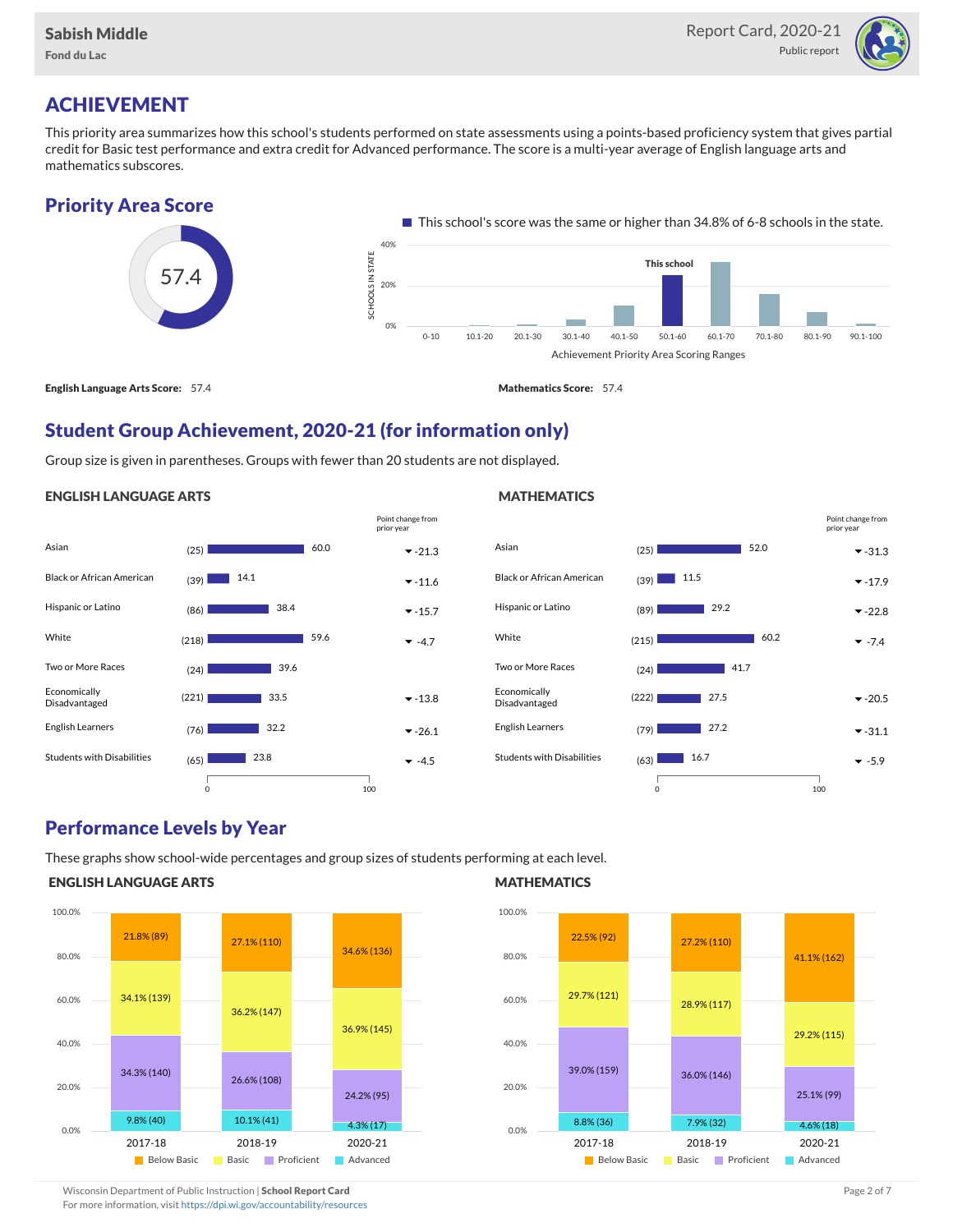

## ACHIEVEMENT - ADDITIONAL INFORMATION

The data on this page is for information only.

# Test Participation Rates, 2020-21

| <b>ENGLISH LANGUAGE ARTS</b> |                             | <b>MATHEMATICS</b> |                                  |  |  |  |  |
|------------------------------|-----------------------------|--------------------|----------------------------------|--|--|--|--|
| All students                 | Lowest-participating group: | All students       | Lowest-participating group:      |  |  |  |  |
|                              | Black or African American   |                    | <b>Black or African American</b> |  |  |  |  |
| 92.6%                        | 86.0%                       | 93.2%              | 84.2%                            |  |  |  |  |

## Student Group Performance Levels by Year

Groups with any full academic year students in tested grades are shown.

#### ENGLISH LANGUAGE ARTS

|                                     | 2017-18          |           |            |           |                |                  | 2018-19   |            |                  | 2020-21        |                  |           |            |                          |                    |
|-------------------------------------|------------------|-----------|------------|-----------|----------------|------------------|-----------|------------|------------------|----------------|------------------|-----------|------------|--------------------------|--------------------|
|                                     | Total#<br>Tested | Advanced  | Proficient | Basic     | Below<br>Basic | Tested<br>Total# | Advancec  | Proficient | Basi<br>$\Omega$ | Below<br>Basic | Tested<br>Total# | Advancec  | Proficient | Basic                    | <b>Below Basic</b> |
| All Students: 6-8 State             | 190,517          | 9.6%      | 32.0%      | 35.5%     | 22.9%          | 192,400          | 8.9%      | 31.8%      | 35.2%            | 24.1%          | 167,493          | 8.0%      | 30.7%      | 36.2%                    | 25.1%              |
| <b>All Students</b>                 | 408              | 9.8%      | 34.3%      | 34.1%     | 21.8%          | 406              | 10.1%     | 26.6%      | 36.2%            | 27.1%          | 393              | 4.3%      | 24.2%      | 36.9%                    | 34.6%              |
| American Indian or Alaskan Native   | $\Omega$         | <b>NA</b> | <b>NA</b>  | <b>NA</b> | <b>NA</b>      | $\Omega$         | <b>NA</b> | <b>NA</b>  | <b>NA</b>        | <b>NA</b>      | $\angle 20$      | $\star$   | $\star$    | $\overline{\phantom{a}}$ |                    |
| Asian                               | 20               | 20.0%     | 40.0%      | 30.0%     | 10.0%          | 24               | 8.3%      | 58.3%      | 20.8%            | 12.5%          | 25               | 0.0%      | 40.0%      | 40.0%                    | 20.0%              |
| <b>Black or African American</b>    | 32               | 0.0%      | 12.5%      | 34.4%     | 53.1%          | 35               | 0.0%      | 8.6%       | 34.3%            | 57.1%          | 39               | 0.0%      | 5.1%       | 17.9%                    | 76.9%              |
| Hispanic or Latino                  | 67               | 3.0%      | 31.3%      | 40.3%     | 25.4%          | 74               | 5.4%      | 24.3%      | 43.2%            | 27.0%          | 86               | 1.2%      | 18.6%      | 36.0%                    | 44.2%              |
| Native Hawaiian or Pacific Islander | $\Omega$         | <b>NA</b> | <b>NA</b>  | <b>NA</b> | <b>NA</b>      | $\sim 20$        | $\star$   | $\star$    | $\ddot{}$        | $\star$        | $\Omega$         | <b>NA</b> | <b>NA</b>  | <b>NA</b>                | <b>NA</b>          |
| White                               | 269              | 12.3%     | 36.4%      | 33.1%     | 18.2%          | 256              | 13.3%     | 26.6%      | 35.5%            | 24.6%          | 218              | 7.3%      | 28.4%      | 40.4%                    | 23.9%              |
| Two or More Races                   | 20               | 5.0%      | 45.0%      | 30.0%     | 20.0%          | $\sim 20$        | $\star$   | $\star$    | $\ddot{}$        | $\star$        | 24               | 0.0%      | 20.8%      | 37.5%                    | 41.7%              |
| <b>Economically Disadvantaged</b>   | 209              | 1.9%      | 27.8%      | 38.3%     | 32.1%          | 225              | 6.2%      | 19.1%      | 37.8%            | 36.9%          | 221              | 2.3%      | 13.6%      | 33.0%                    | 51.1%              |
| <b>English Learners</b>             | 60               | 1.7%      | 41.7%      | 36.7%     | 20.0%          | 72               | 1.4%      | 34.7%      | 43.1%            | 20.8%          | 76               | 0.0%      | 14.5%      | 35.5%                    | 50.0%              |
| <b>Students with Disabilities</b>   | 90               | 1.1%      | 13.3%      | 30.0%     | 55.6%          | 83               | 1.2%      | 10.8%      | 31.3%            | 56.6%          | 65               | 0.0%      | 7.7%       | 32.3%                    | 60.0%              |

#### **MATHEMATICS**

|                                     | 2017-18           |           |            |           |                |                   | 2018-19   |            |            | 2020-21               |                      |           |            |           |                    |
|-------------------------------------|-------------------|-----------|------------|-----------|----------------|-------------------|-----------|------------|------------|-----------------------|----------------------|-----------|------------|-----------|--------------------|
|                                     | Tested<br>Total # | Advanced  | Proficient | Basic     | Below<br>Basic | Total #<br>Tested | Advanced  | Proficient | Bas<br>ਨੌਂ | <b>Below</b><br>Basic | Tested<br>Total<br># | Advanced  | Proficient | Basic     | <b>Below Basic</b> |
| All Students: 6-8 State             | 190,739           | 6.2%      | 33.3%      | 32.1%     | 28.4%          | 192,634           | 6.5%      | 32.3%      | 31.7%      | 29.5%                 | 167,370              | 4.8%      | 28.3%      | 33.1%     | 33.8%              |
| <b>All Students</b>                 | 408               | 8.8%      | 39.0%      | 29.7%     | 22.5%          | 405               | 7.9%      | 36.0%      | 28.9%      | 27.2%                 | 394                  | 4.6%      | 25.1%      | 29.2%     | 41.1%              |
| American Indian or Alaskan Native   | $\mathbf 0$       | <b>NA</b> | <b>NA</b>  | <b>NA</b> | <b>NA</b>      | $\Omega$          | <b>NA</b> | <b>NA</b>  | <b>NA</b>  | <b>NA</b>             | $\sim 20$            | $\star$   | $\star$    |           |                    |
| Asian                               | 20                | 5.0%      | 60.0%      | 25.0%     | 10.0%          | 24                | 12.5%     | 58.3%      | 12.5%      | 16.7%                 | 25                   | 4.0%      | 32.0%      | 28.0%     | 36.0%              |
| <b>Black or African American</b>    | 33                | 0.0%      | 12.1%      | 39.4%     | 48.5%          | 34                | 0.0%      | 11.8%      | 35.3%      | 52.9%                 | 39                   | 2.6%      | 0.0%       | 15.4%     | 82.1%              |
| Hispanic or Latino                  | 67                | 7.5%      | 26.9%      | 29.9%     | 35.8%          | 74                | 1.4%      | 28.4%      | 43.2%      | 27.0%                 | 89                   | 0.0%      | 14.6%      | 29.2%     | 56.2%              |
| Native Hawaiian or Pacific Islander | $\Omega$          | <b>NA</b> | <b>NA</b>  | <b>NA</b> | <b>NA</b>      | $\leq 20$         | $\star$   | $\star$    | $\star$    | $\star$               | $\Omega$             | <b>NA</b> | <b>NA</b>  | <b>NA</b> | <b>NA</b>          |
| White                               | 268               | 10.1%     | 44.0%      | 29.1%     | 16.8%          | 256               | 10.5%     | 39.5%      | 24.6%      | 25.4%                 | 215                  | 7.4%      | 33.5%      | 31.2%     | 27.9%              |
| Two or More Races                   | 20                | 15.0%     | 35.0%      | 25.0%     | 25.0%          | $\sim 20$         | $\star$   | $\star$    | $\star$    | $\star$               | 24                   | 0.0%      | 25.0%      | 33.3%     | 41.7%              |
| <b>Economically Disadvantaged</b>   | 210               | 3.3%      | 27.6%      | 36.2%     | 32.9%          | 224               | 2.7%      | 27.7%      | 32.6%      | 37.1%                 | 222                  | 0.9%      | 11.7%      | 28.8%     | 58.6%              |
| English Learners                    | 61                | 3.3%      | 37.7%      | 31.1%     | 27.9%          | 72                | 4.2%      | 30.6%      | 43.1%      | 22.2%                 | 79                   | 1.3%      | 11.4%      | 27.8%     | 59.5%              |
| <b>Students with Disabilities</b>   | 89                | 1.1%      | 15.7%      | 28.1%     | 55.1%          | 82                | 1.2%      | 12.2%      | 17.1%      | 69.5%                 | 63                   | 0.0%      | 9.5%       | 14.3%     | 76.2%              |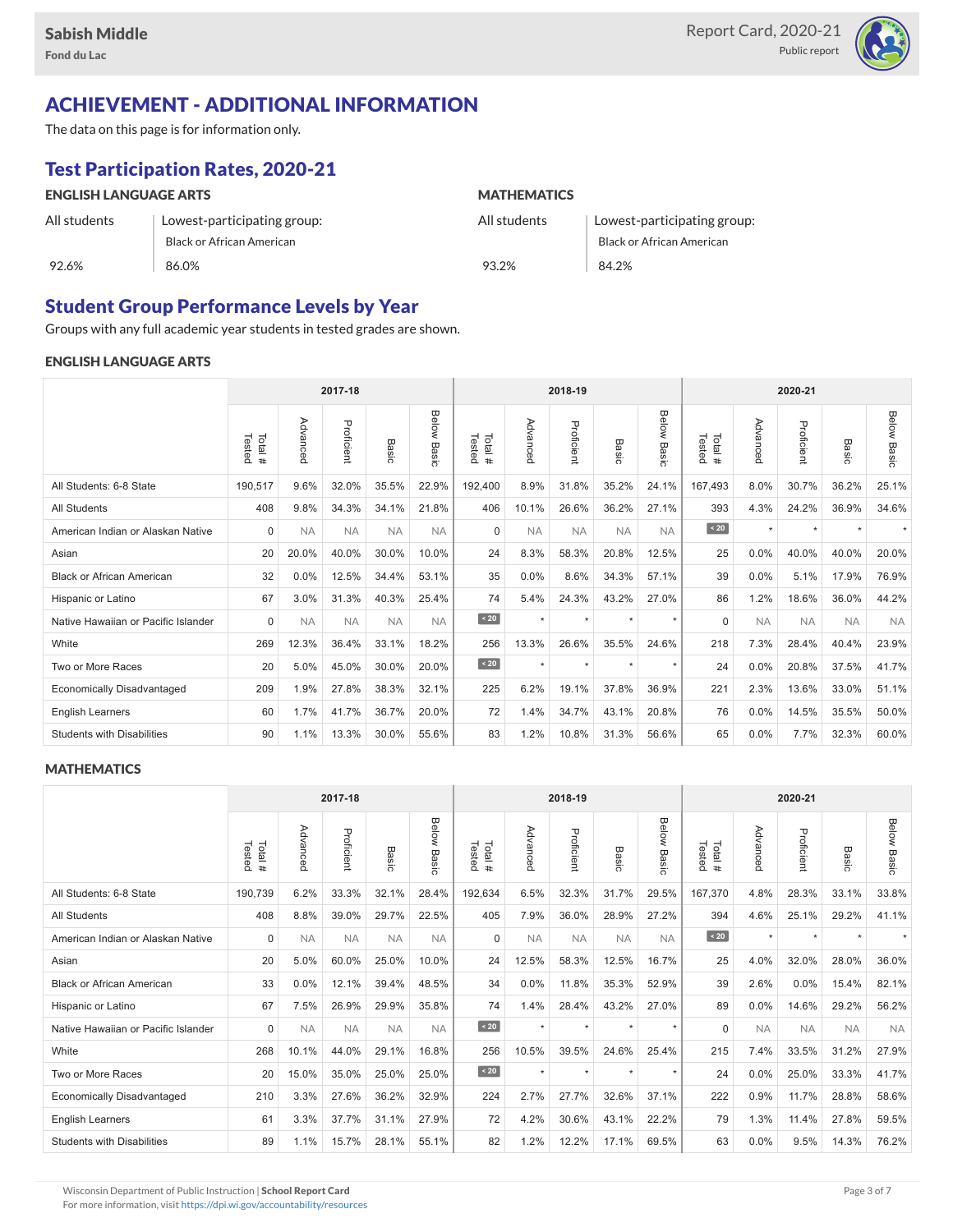

# **GROWTH**

This priority area measures year-to-year student progress on statewide tests. It uses a value-added model that seeks to control for circumstances beyond the influence of educators. A high value-added score means that on average students in the school are progressing more quickly than other, similar students. Growth is scored from 0 to 100 to match the other priority areas and is a conversion from the roughly 0 to 6 value-added score.



## Student Group Value-Added (for information only)

Value-added scores cover an approximately 0-6 range. Higher scores mean greater positive impact. A score of 3.0 is average. Group size is shown in parentheses. Groups with fewer than 20 students are not displayed. Shaded boxes indicate higher-than-average scores.

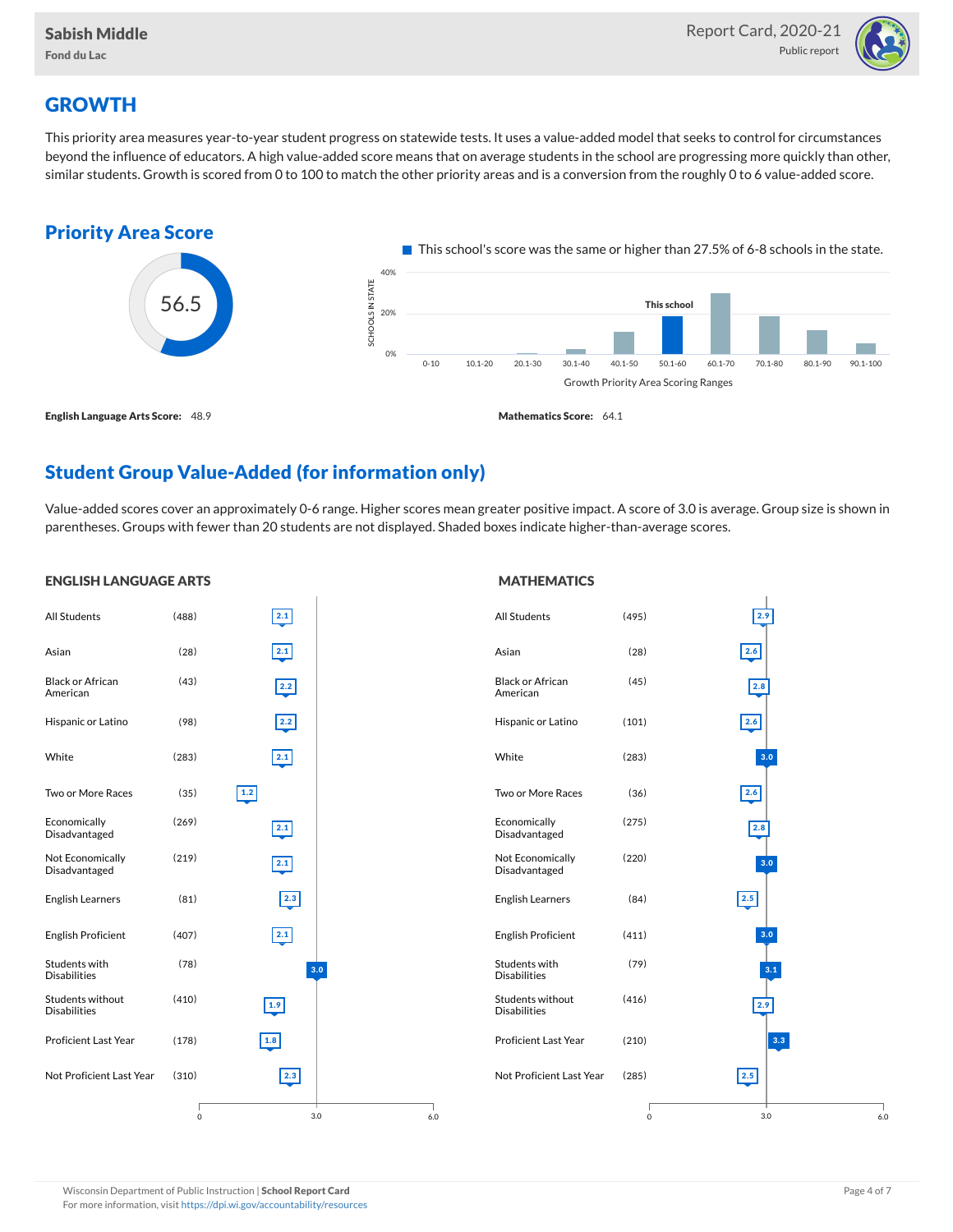

# TARGET GROUP OUTCOMES

This priority area examines outcomes for students with the lowest test scores — the Target Group. It is designed to promote equity by helping schools focus on learners who need the most support while also improving outcomes for all students. The priority area score combines component scores for achievement, growth, chronic absenteeism, and attendance or graduation rate. Data are not displayed when target groups have fewer than 20 students.





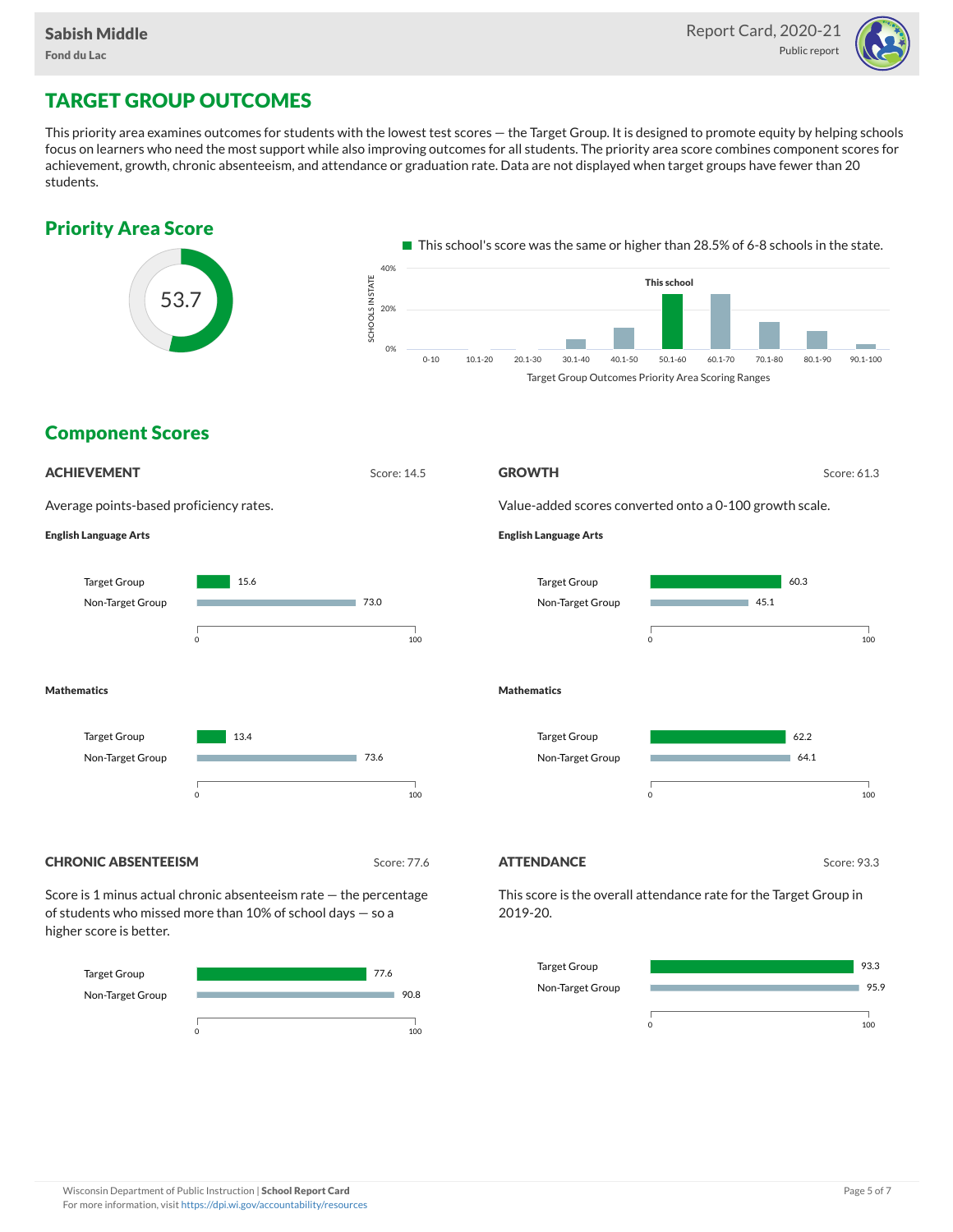

# ON-TRACK TO GRADUATION

This priority area indicates how successfully students are progressing toward completing their K-12 education. The score combines component scores for measures of student engagement and achievement.



## Component Scores